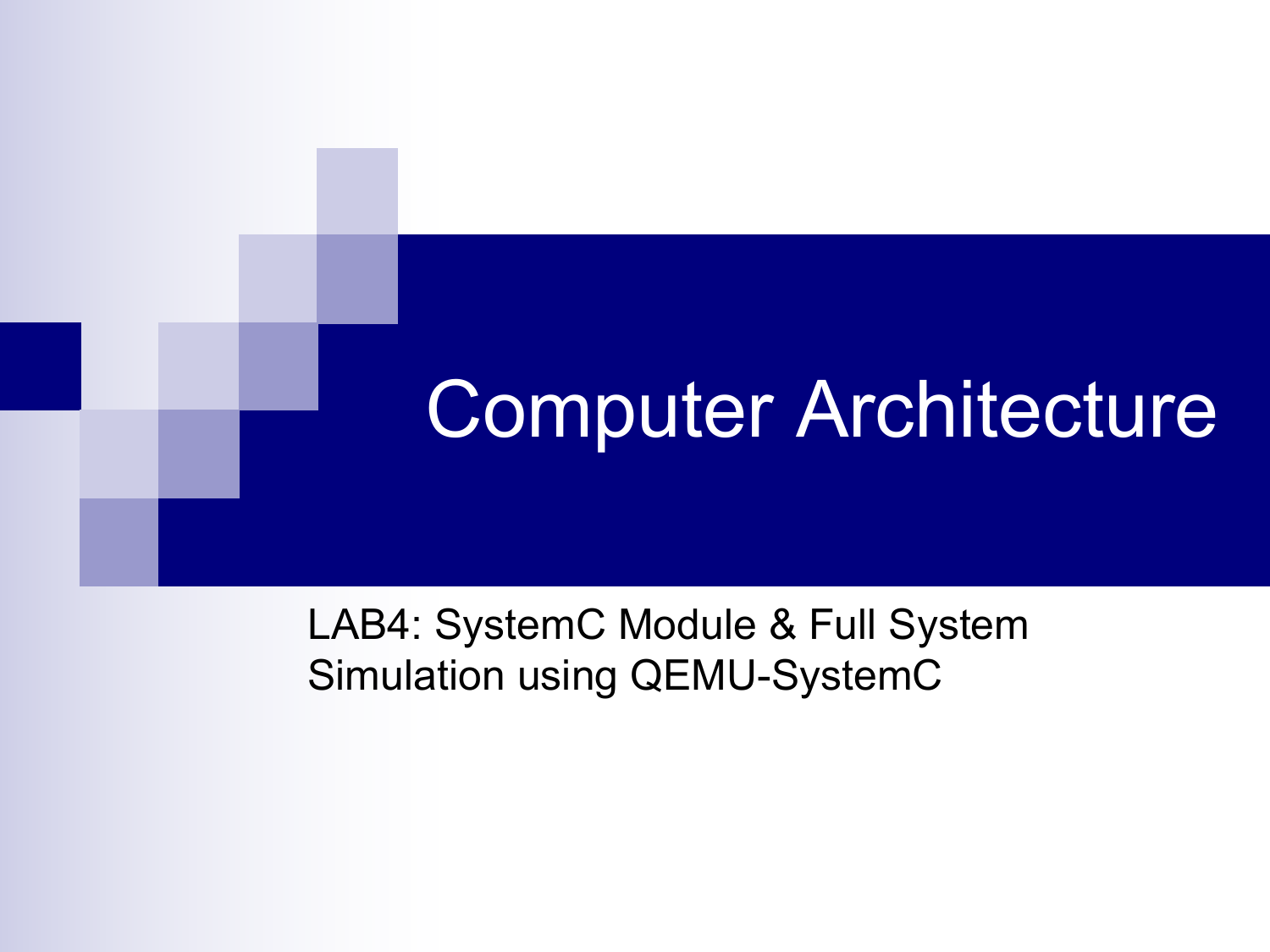# SystemC Introduction

- **SystemC** is a C++ library defined and promoted by OSCI which provide developer model the hardware module by C++ language.
- **E** Event driven simulation and translation level modeling (TLM) make SystemC is able to simulate the complex system in the acceptable time that is difficult achieve in traditional RTL simulation such as Verilog.
- n The hardware behavior is written in C++ language and simulated by SystemC STL using SC\_METHOD, SC\_THREAD or SC\_CTHREAD.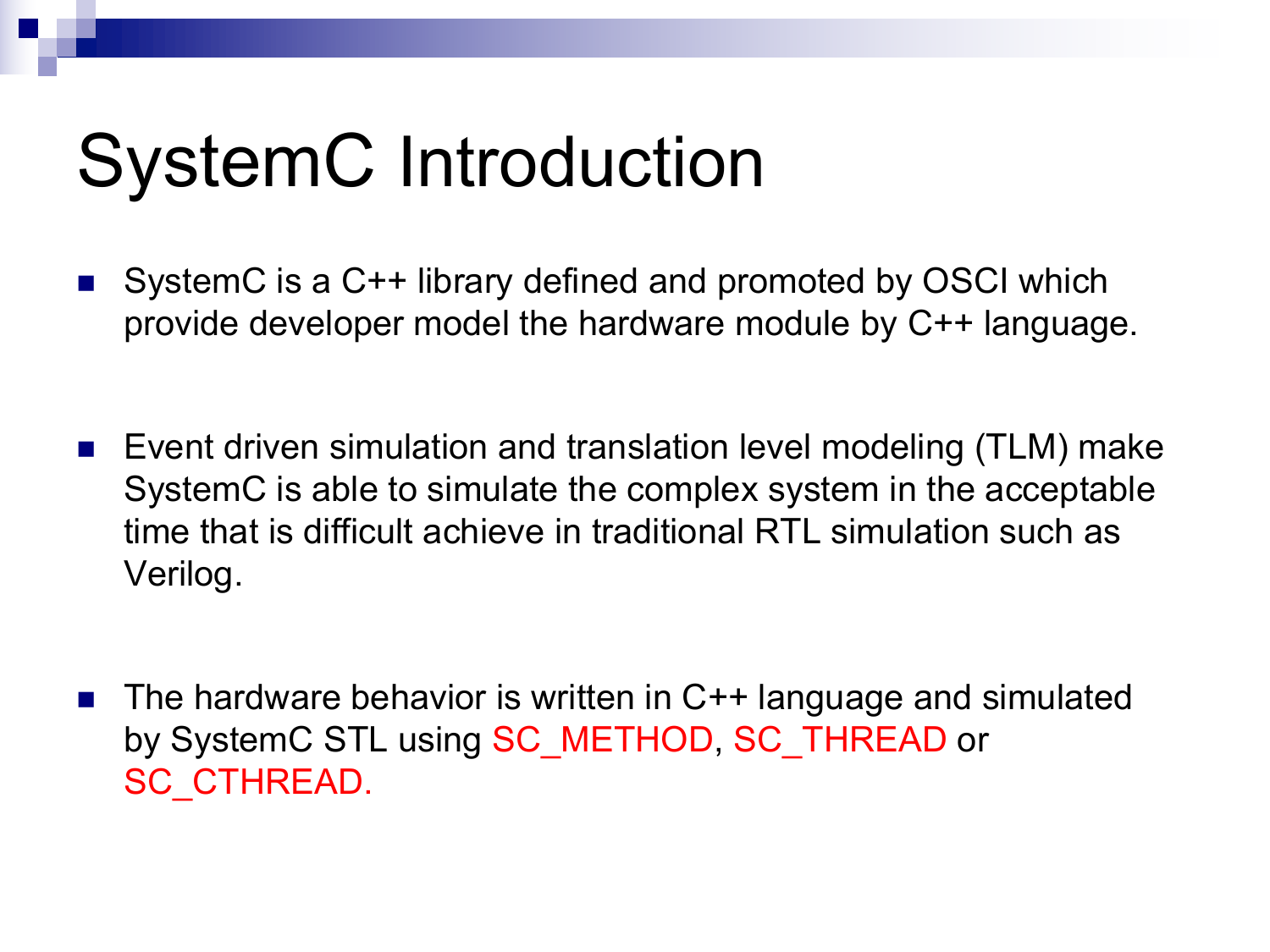# Translation Level Modeling

- TLM simplifies the communication between the modules by model the communication behaviors without real bus protocols.
- Compare to traditional RTL design should model the modules in cycle accurate, TLM have more abstraction levels.

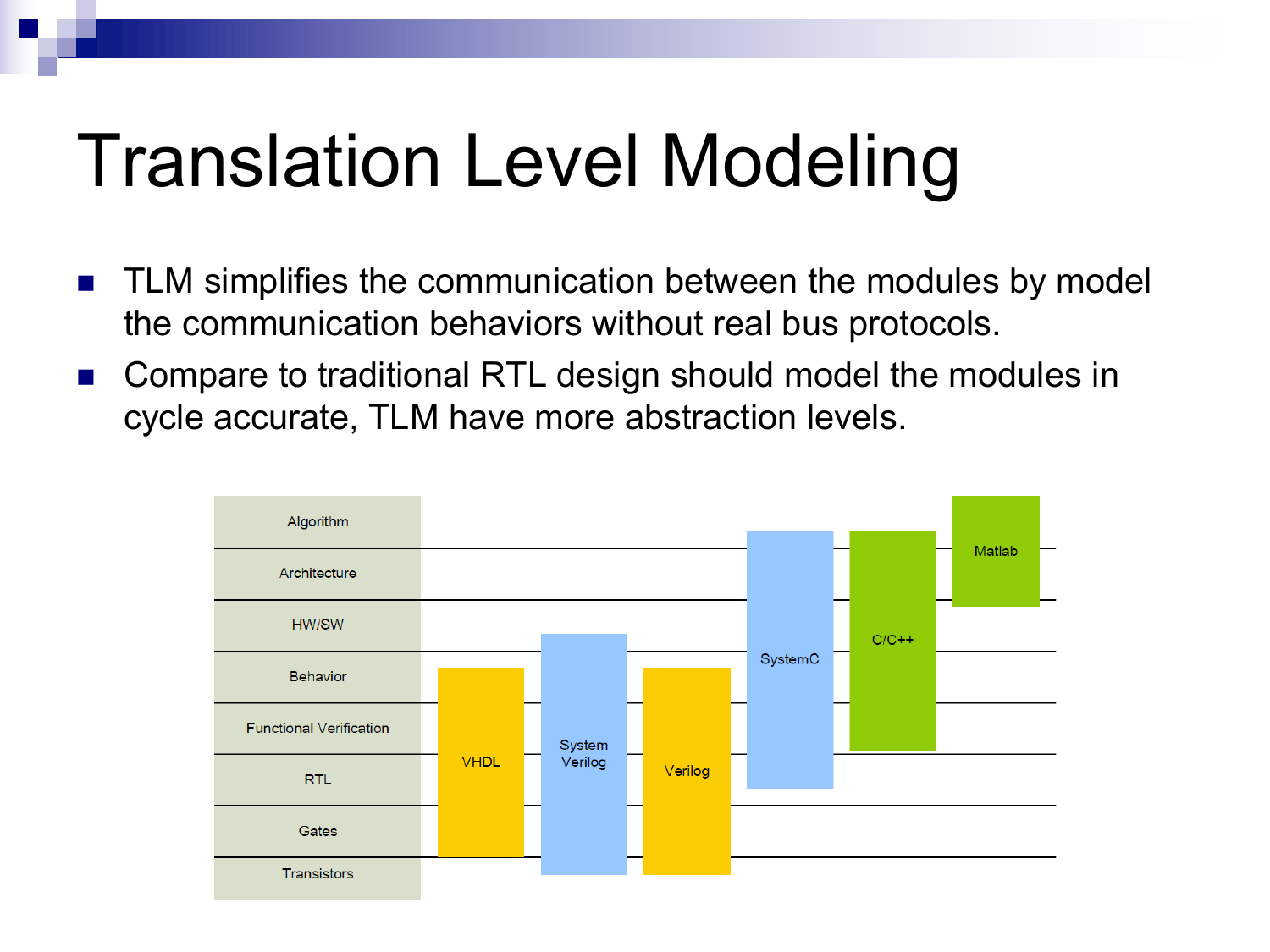# Full System Simulation

### **Simulation**

- Keep only the necessary detail of the real world, while getting the information we want.
- $\Box$  Benefits: Economic, parameterizable modules, profiling
- $\blacksquare$  Full system simulation platform
	- Design computer hardware and software including device drivers and applications simultaneously.
- **n** Problems in hardware/software co-design
	- □ Tradeoff:
		- Accurate simulators is too slow to run an operating system like Linux.
		- Functional simulations run fast but lose accuracy of hardware behavior.
	- $\Box$  It's also difficult to develop a device driver with the cycle-accurate simulator in early stage.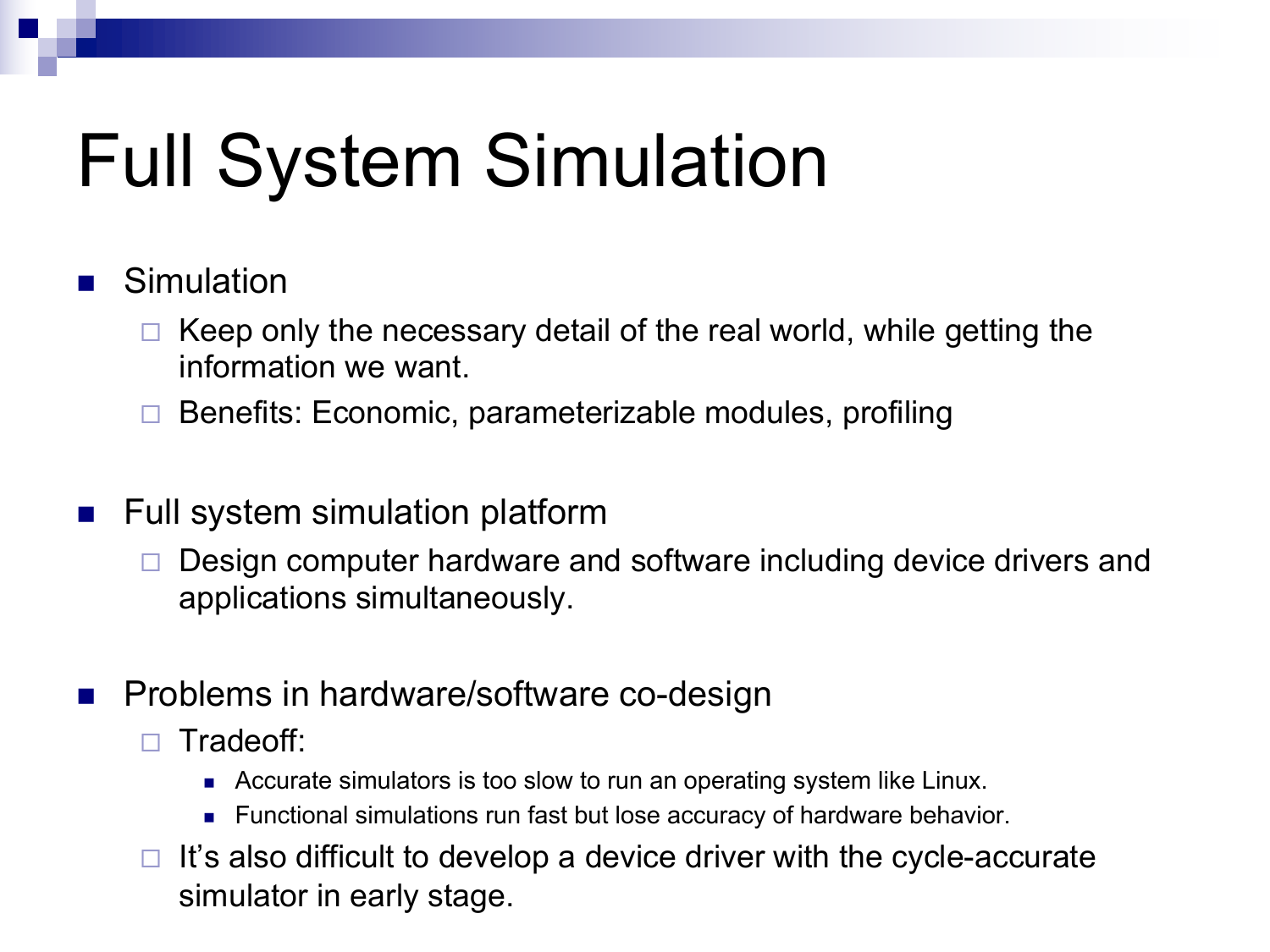# Full System Simulation

### **Level of Detail**

- $\Box$  Run unmodified commercial operating systems (OS)
- $\Box$  Run realistic workload under reasonable simulation time
- Provide certain hardware timing accuracy
- Provide certain verification & profiling tools

### **n** Examples:

- $\Box$  Simics A Full System Simulation Platform
	- 2002 IEEE Computer
	- n P. S. Magnusson, M. Christensson, J. Eskilson, D. Forsgren, G. Hallberg, J. Hogberg, F. Larsson, A. Moestedt and B. Werner
- $\Box$  The M5 Simulator Modeling Networked System
	- $\Box$  2006 IEEE Micro.
	- **N. L. Binkert, R. G. Dreslinski, L. R. Hsu, K. T. Lim, A. G. Saidi and S. K. Reinhardt**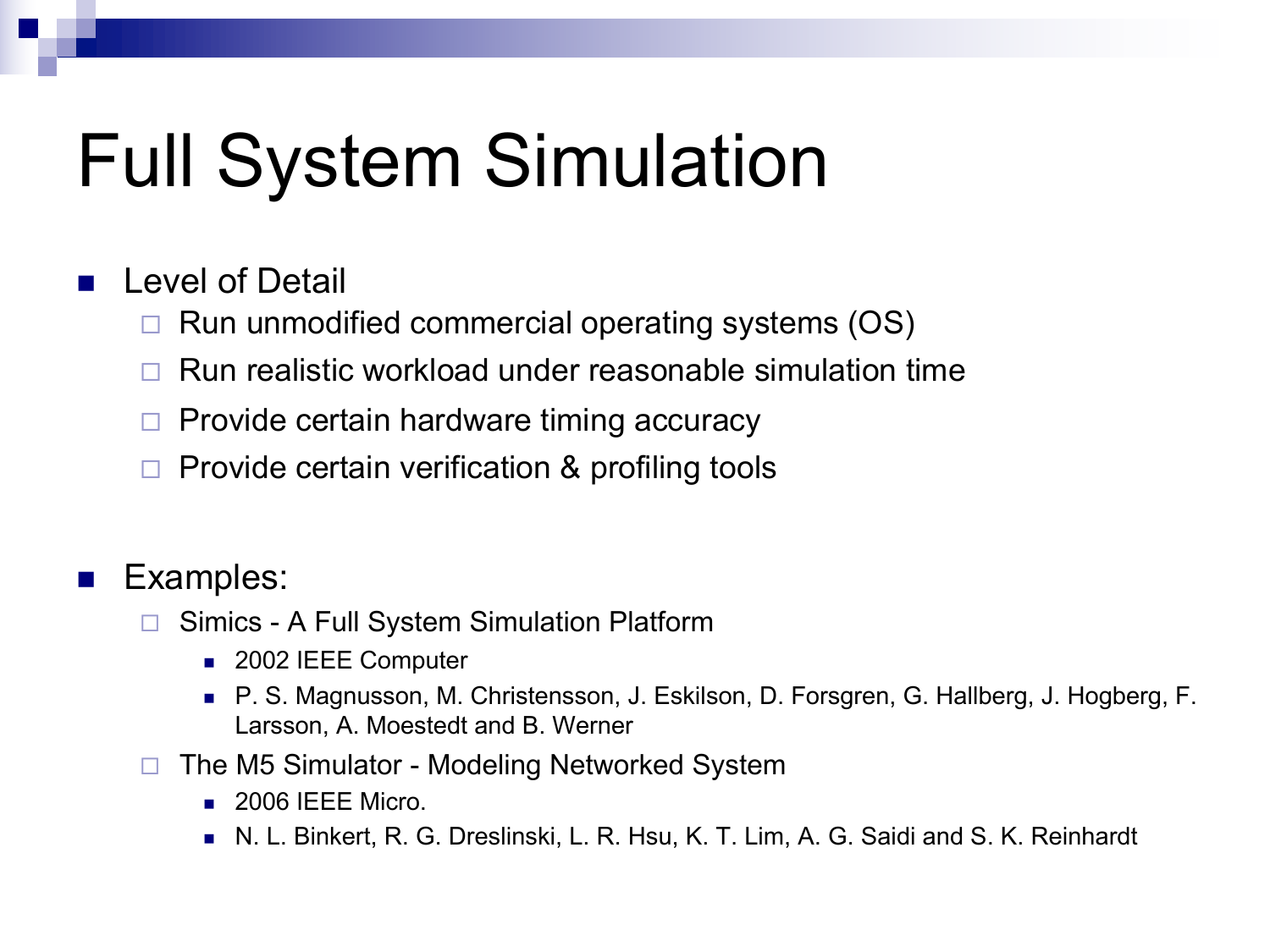# Full System Simulation Platform

■ In the previous LABs, we have introduced **how to implement a virtual hardware in the platform emulated by QEMU**.

n We also mention **the Linux device driver**, so we can create a Linux environment and use device driver to control the virtual hardware emulated in QEMU.

In order to make our calculator simulation more precisely, the next step is **modeling the calculator in SystemC**.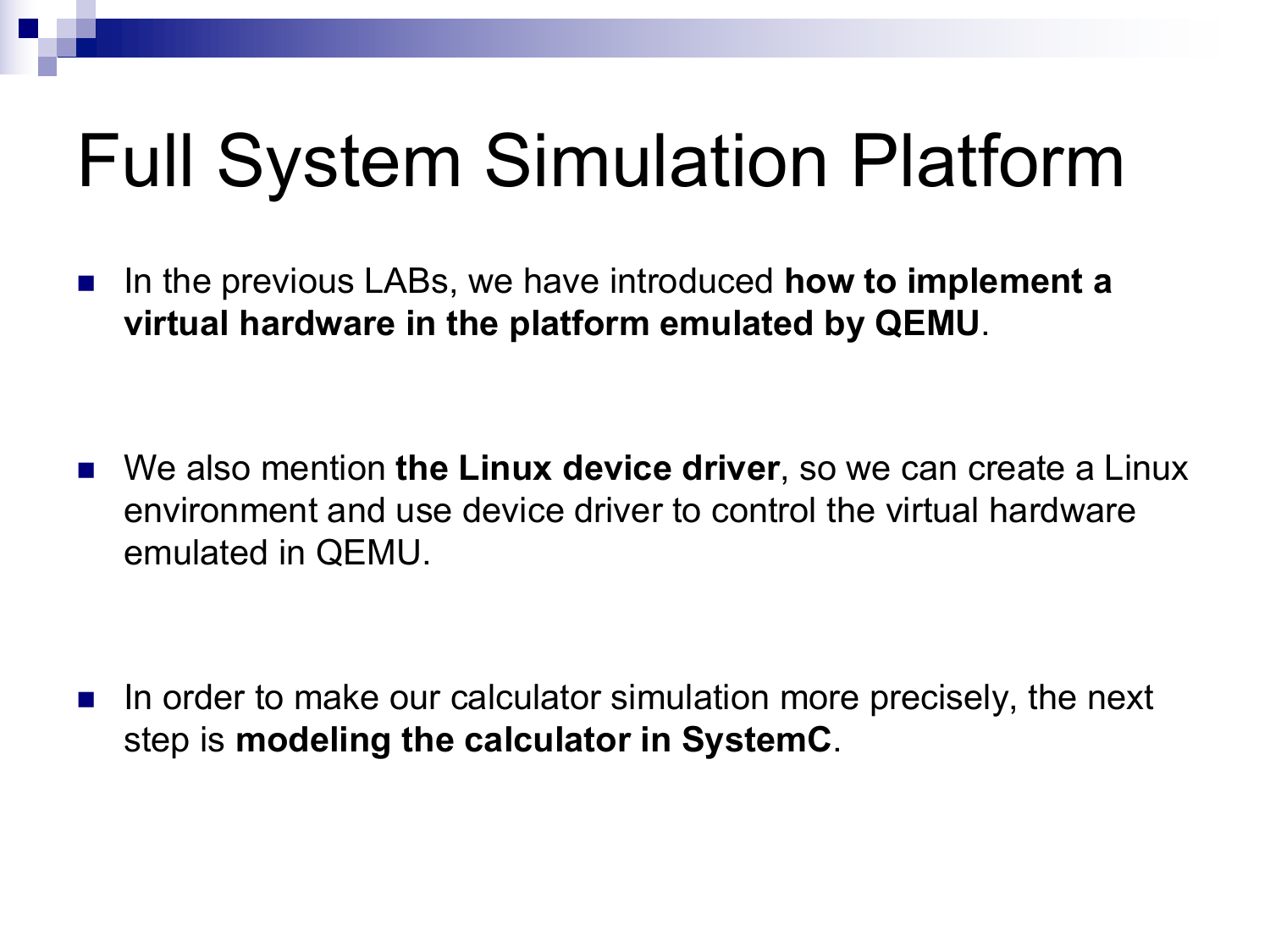## Overview: Hardware/Software Co-Design

#### **Hardware** </u>

- **SystemC**
- $\triangleright$  RTL model

#### **Software**  $\oplus$

- Ø Linux OS
- $\triangleright$  Applications
- Device driver

#### Bridge interface  $\bigoplus$

- $\triangleright$  Inter-Process Communication(IPC)
	- $\triangleright$  Socket call
	- $\triangleright$  Shared memory

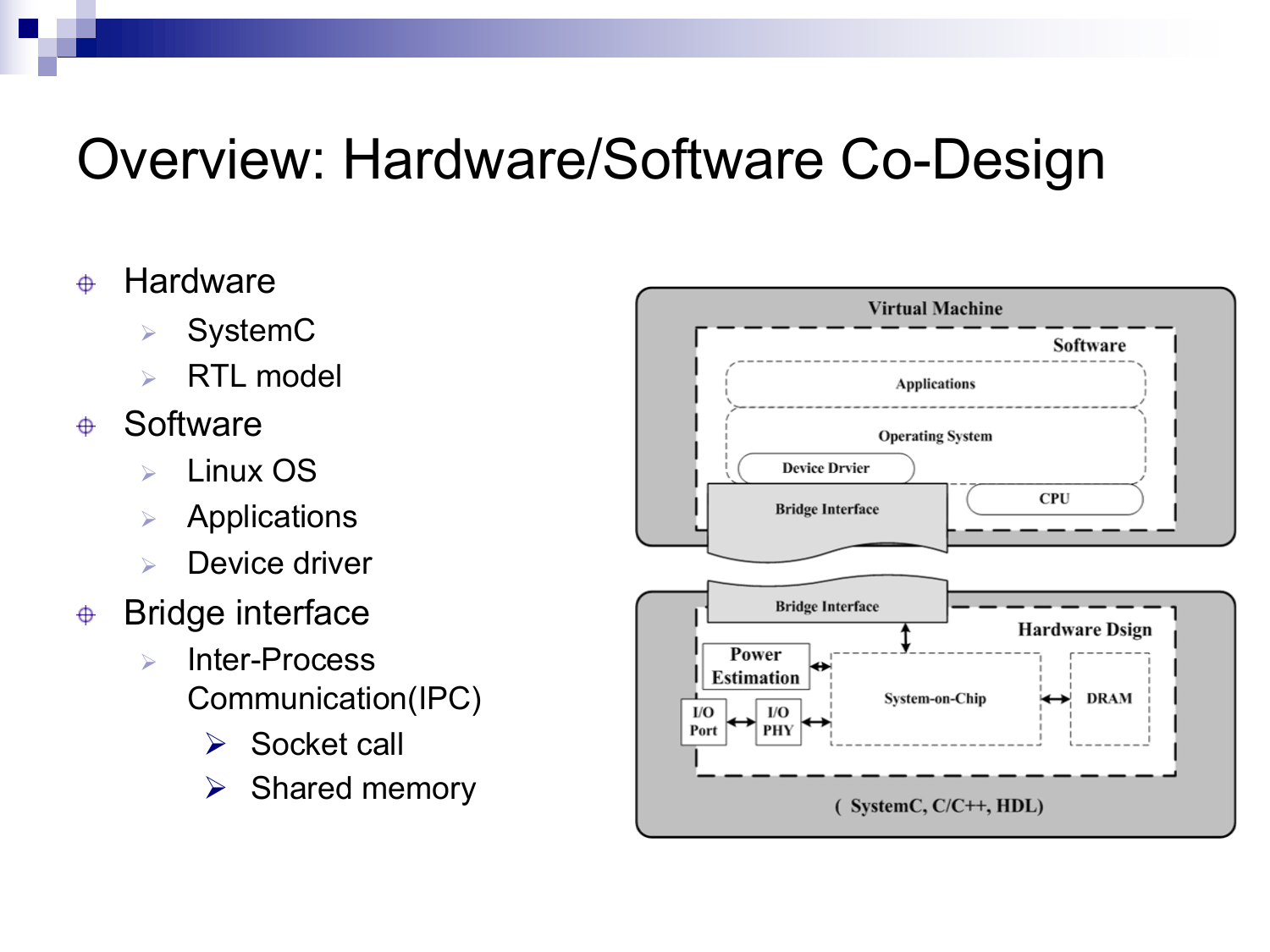## Example: QEMU and HW Simulator for ARM embedded system

**Linux Device Driver API** 

**QEMU Virtual Hardware** 

 $(C, C++)$ 

**Hardware Module** 

(SystemC, HDL)

**Socket Call** 

**Management Function** 

**Socket Call Channel** 

#### **Hardware**  $\oplus$

- Hardware offload engine  $\ddot{\Phi}$ 
	- calculator  $\ddot{\theta}$
- AHB Interface  $\bigoplus$ 
	- Qemu-SystemC bridge  $\bigoplus$
- AHB Bus  $\bigoplus$ 
	- TLM Bus  $\oplus$

#### **Software**  $\oplus$

- Linux kernel  $\bigoplus$
- Application and driver for calculator  $\oplus$
- Bridge interface  $\oplus$ 
	- Socket call between QEMU virtual  $\bigoplus$ hardware and AHB interface in SystemC

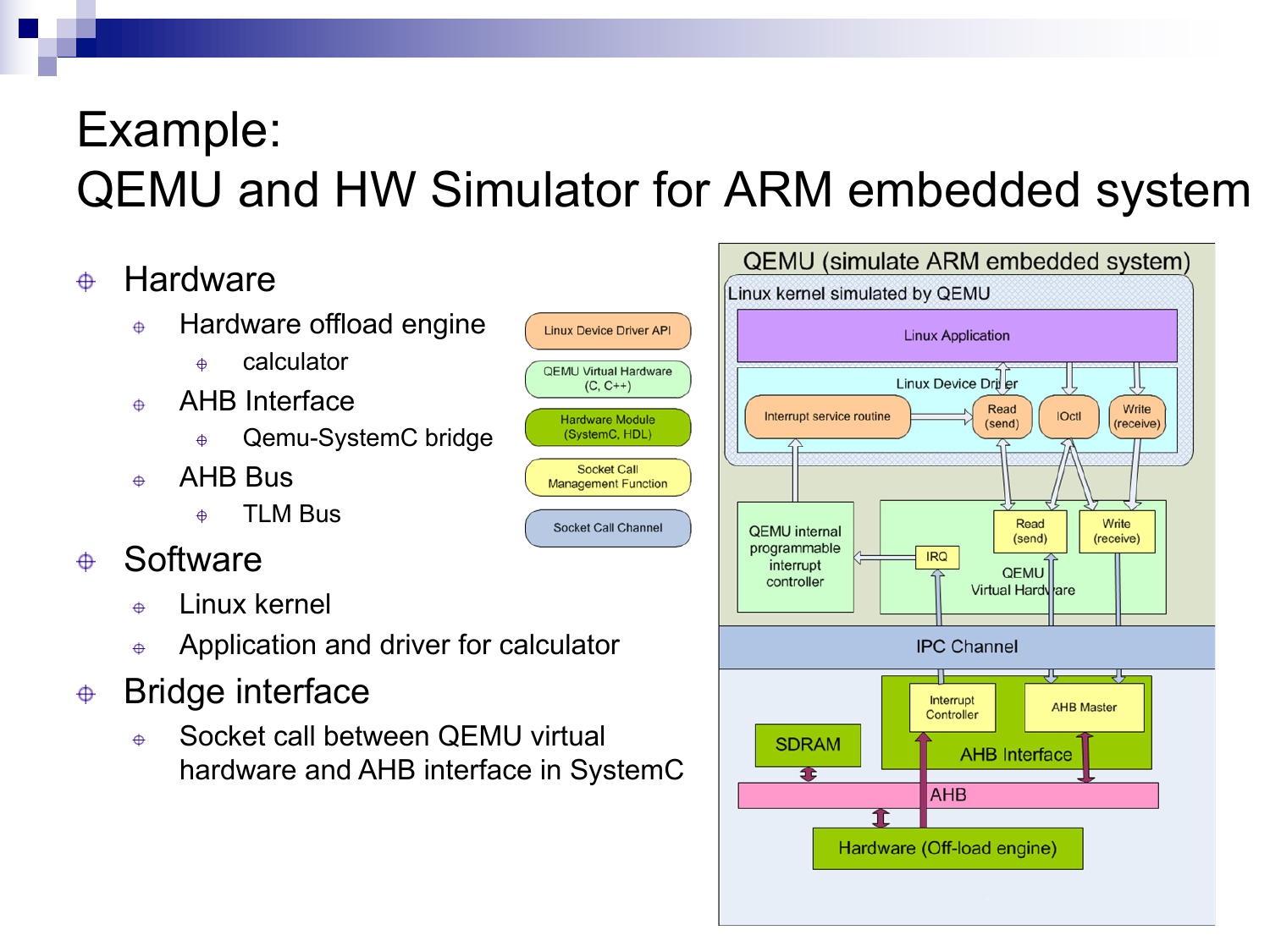# Summary

- 為了實現QEMU-SystemC全系統模擬平台,必須完成下列事項。
	- 1. 將硬體從QEMU內純C語言模擬轉換成以SystemC語法實現。
	- 2. 必須實現SystemC模組與QEMU之間的連結橋梁。
	- 3. 實現此連結橋梁以及硬體之間的傳輸方法。
- 連結橋梁的部分又分為QEMU端與SystemC端, QEMU和SystemC之 間會用IPC溝通
	- 本次實驗採用share memory的方式進行兩端的溝通
- n 連結橋樑與硬體之間的傳輸方法將會採用TLM bus的方式實作 System C 模組之間的溝通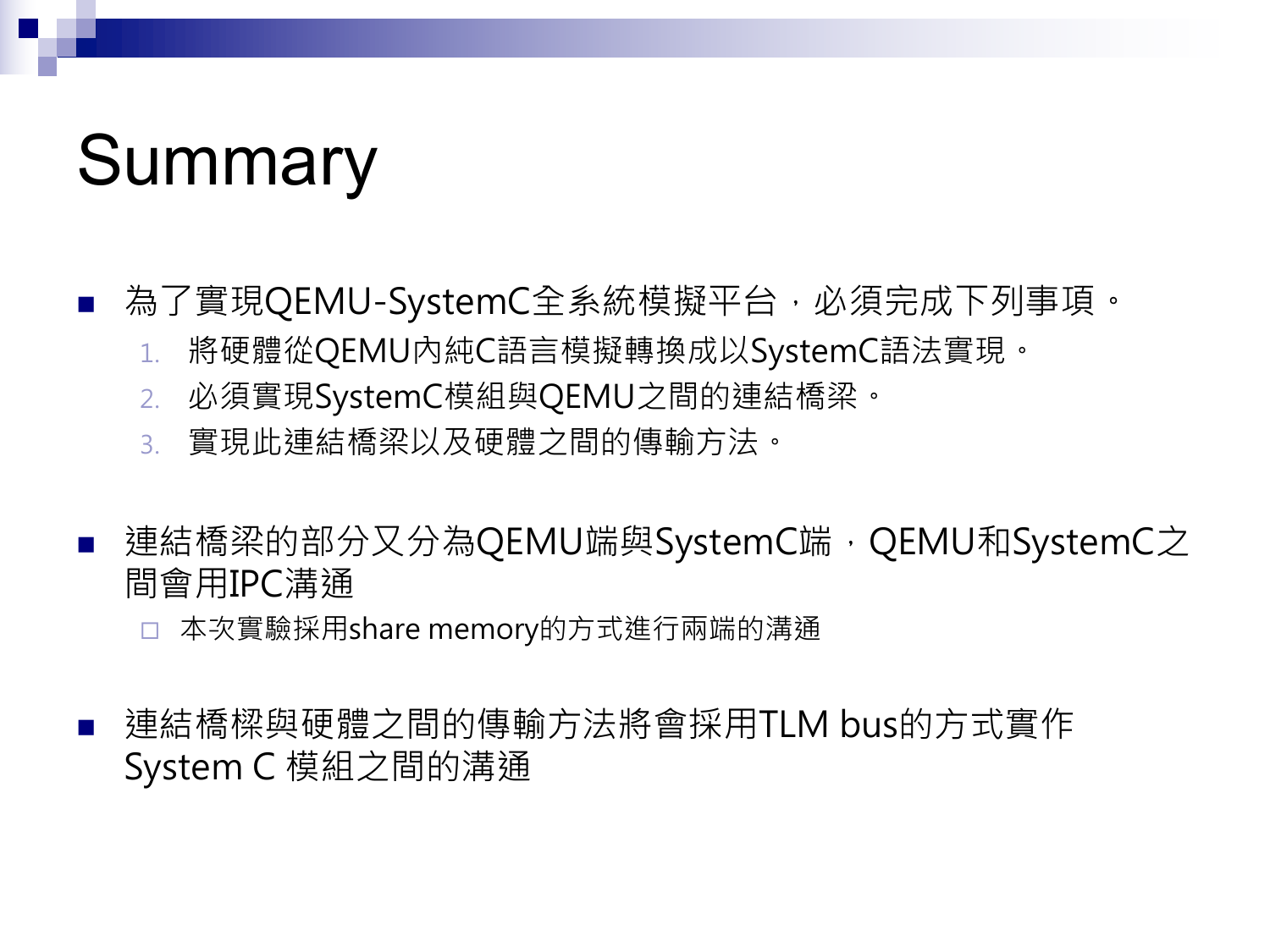# Install SystemC and TLM

## ■ 下載SystemC與TLM

□ <http://www.accellera.org/downloads/standards/systemc>

- □ 此實驗所採用的是2.3.3
- □ TLM版本採用2.3.3所附的TLM 2.0.5

■ 以下步驟將SystemC安裝至~/workspace/SystemC

```
# tar -xvf systemc-2.3.3.gz -C ~/workspace/Src
# cd ~/workspace/Src/systemc-2.3.3 && mkdir build
# cd build
# ../configure --prefix=${HOME}/workspace/SystemC
# make && make install
# echo 'export
```

```
LD LIBRARY PATH=${LD LIBRARY PATH}:~/workspace/SystemC/lib-linux64' >>
~/.bash_aliases
```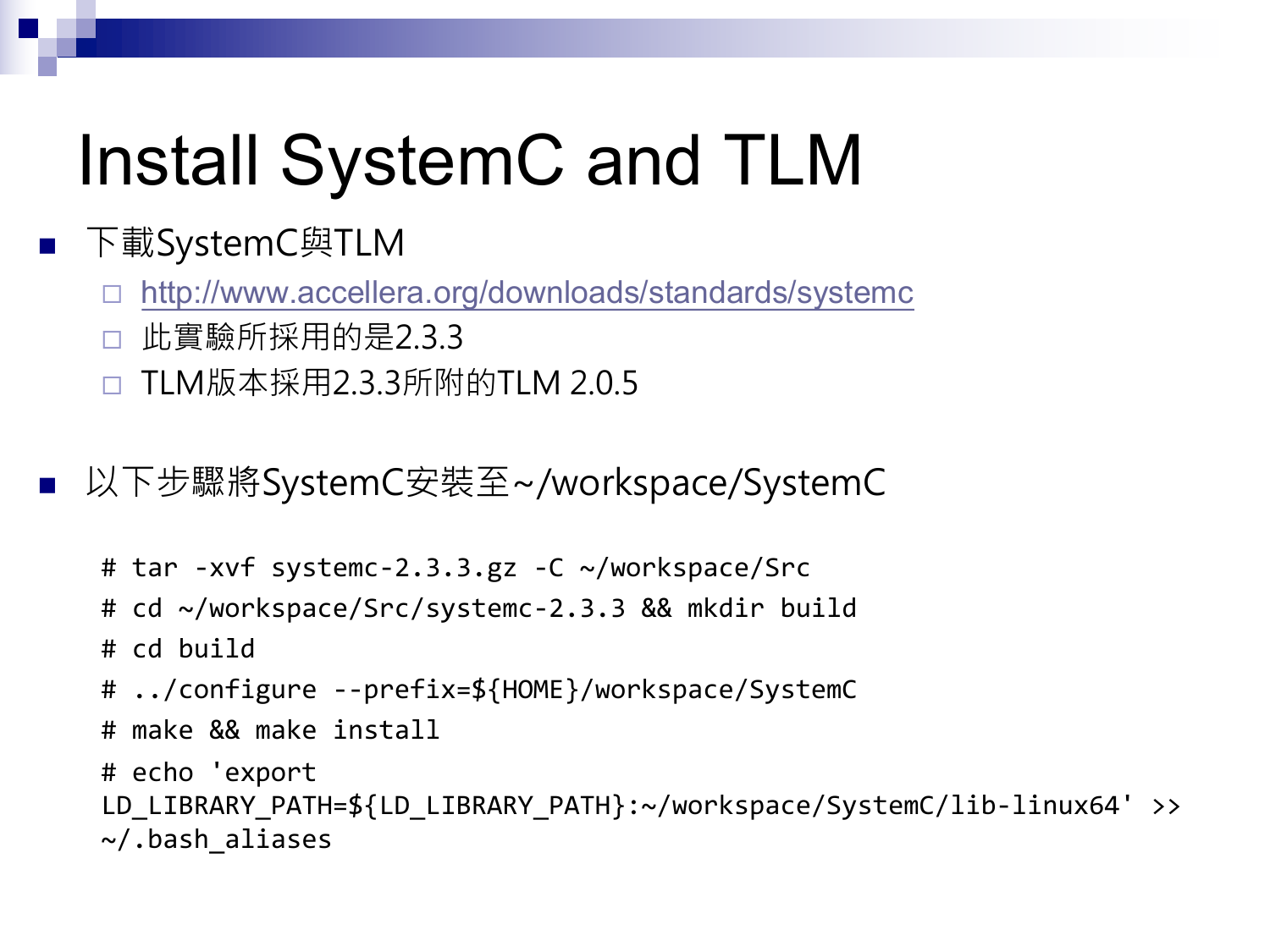## SystemC\_Module (LAB4 attached file)

n 檔案結構示意圖(LAB4 attached file):

SystemC\_Module qemu\_sc\_bridge (連結QEMU與SystemC連結橋樑模組) calculator (與LAB3功能相同的計算機硬體模組) TLM\_BUS Makefile

 $\hat{\mathbb{E}}$  . 请同學將於makefile中將兩個參數 SYSTEMC\_DIR 修改成實際的 SystemC 安裝路徑(如照講義路徑則不需修改)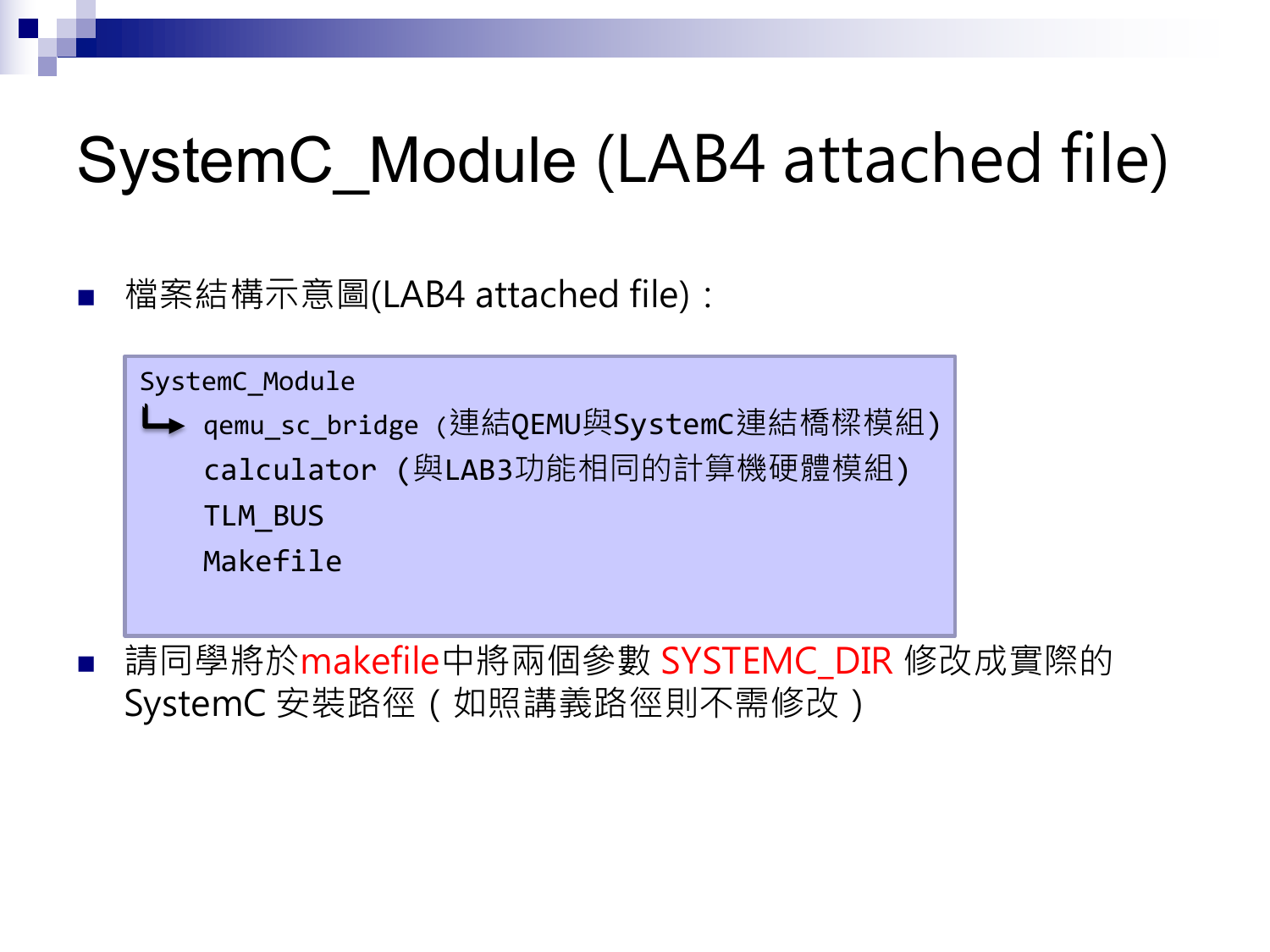## SystemC\_Module (LAB4 attached file)

以下簡介每個檔案的用途以及模擬方法,假設同學皆熟悉SystemC語法

### **Makefile**

- □ 定義各個compiler參數,其中EXECUTABLE為我們所要編譯的目標,範例 為qsysbridge,編譯完成後可在~/workspace/SystemC\_Module/底下找 到編譯完成的執行檔。
- □ INCDIR、 SRCDIR則是目標程式碼的資料夾, 資料夾的擺放規則為.cpp檔 放於Source資料夾各自目錄中,而標頭檔(.h)則放在Include內對應的資料 夾目錄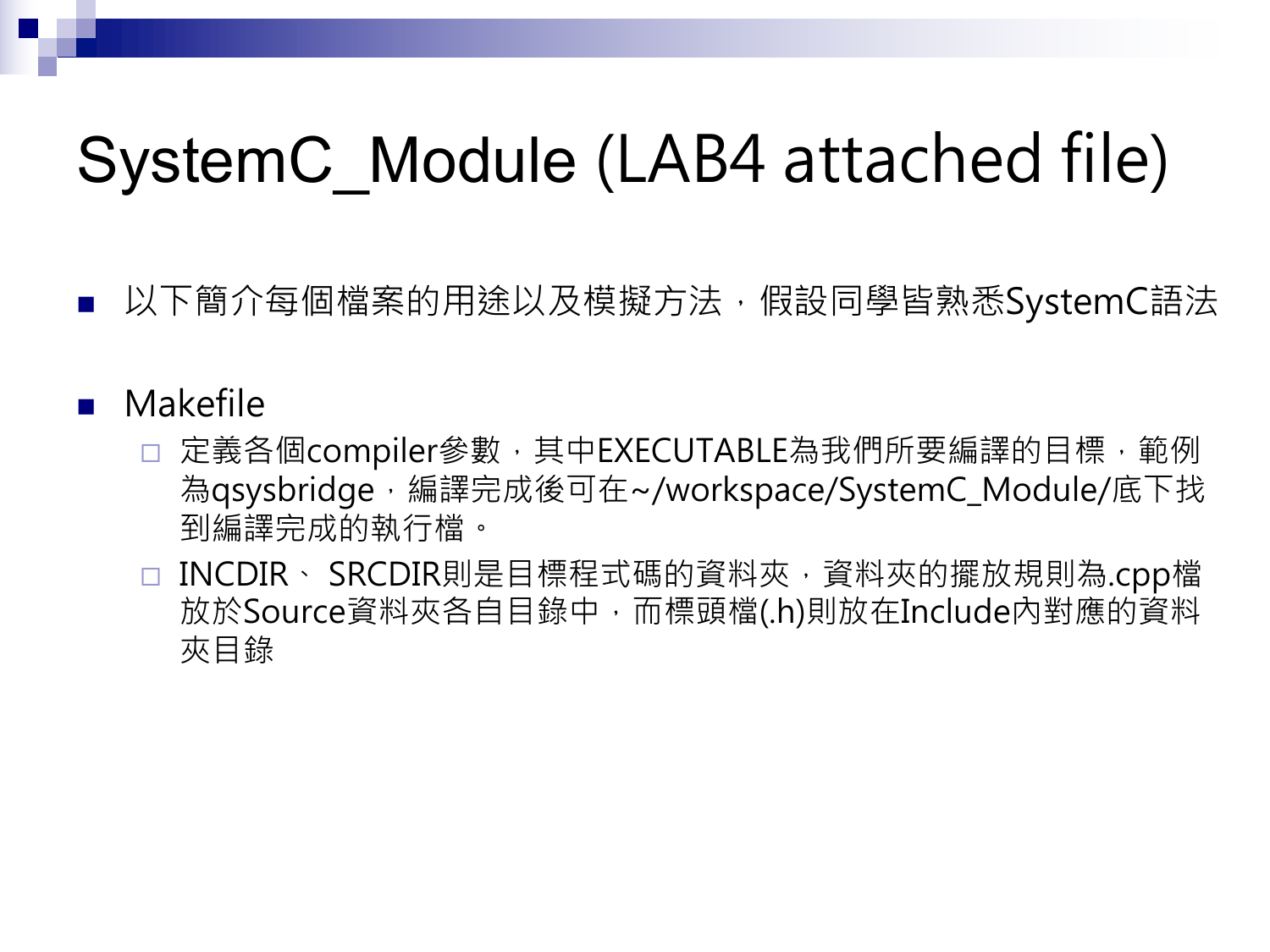# Calculator (SystemC module)

### ■ Calculator class (calculator.h)

- □ C++為物件導向程式設計, 因此每個systemc module都是以一個class 宣告。
- □ 在calculator此物件中以sc\_in\_clk宣告clock的input port以及當運算結束 後, calculator必須發送interttupt的output port, 以sc\_out<bool>宣 告
- □ read, write函示提供給master存取的方法, 而local\_access函式則是提供 與TLM bus接軌。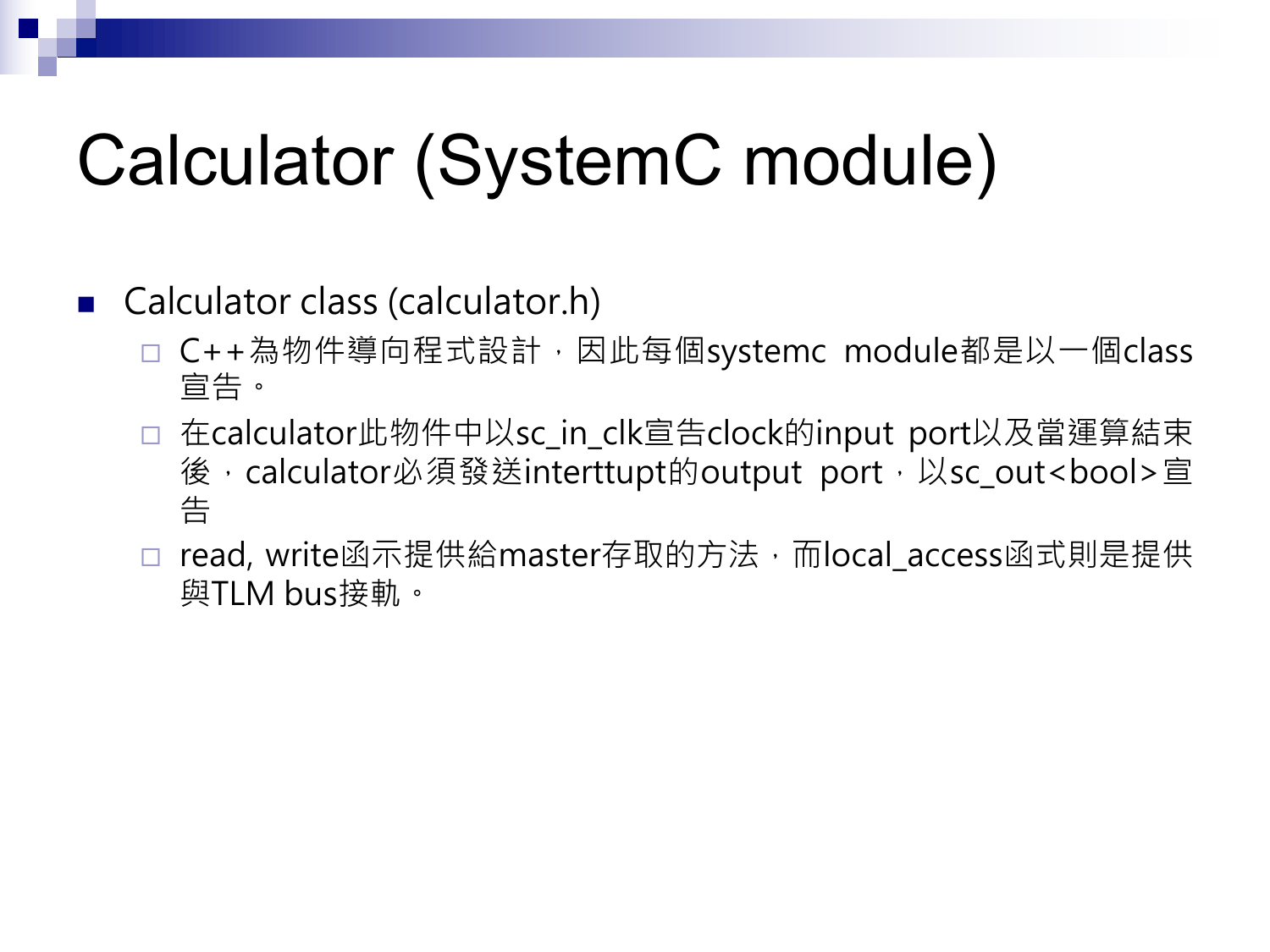# Calculator (SystemC module)

## ■ Calculator computing (calculator.cpp)

- □ calculator.cpp為QEMU的虛擬硬體轉移至SystemC的硬體模組程式碼
- □ 本實驗所提供的Calculator的設計為一種序向電路,主要執行函示(run) 採用SC\_THREAD模擬,在每次clock positive edge被觸發一次
- □ SC\_THREAD模擬的過程中,將會以wait()表示此clock執行結束,待下次 clock觸發時,會從wait()的下一行開始做起。因此我們設定加與減執行1 個clock,乘為4個而除則需要13個cycle。
- □ SC\_THREAD(run);

sensitive << clk.pos();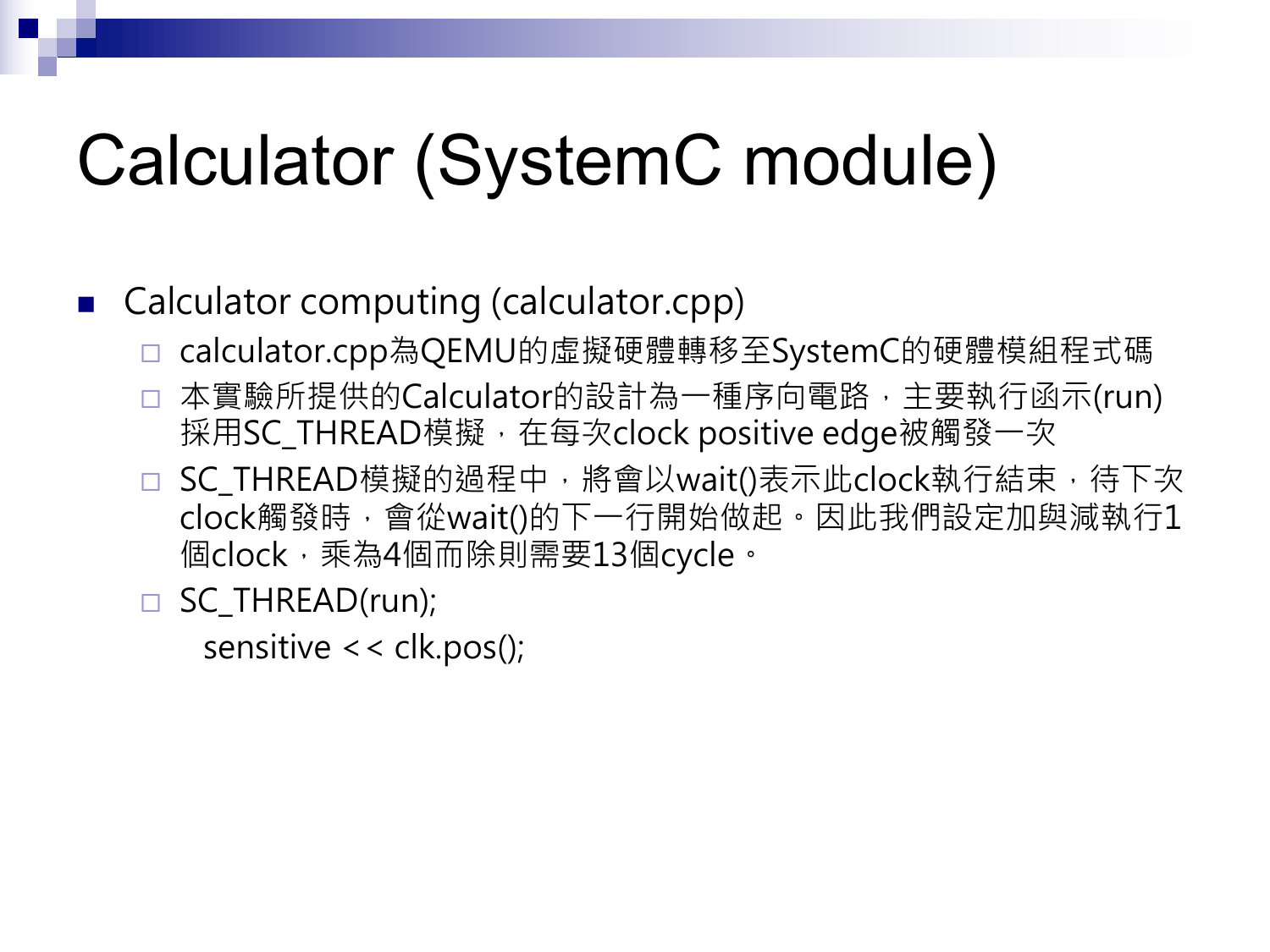# Qemu-SystemC bridge

## Bridge class(qsbridge.h)

- □ 與calculator一樣,有個clk的input port。
- □ 由於bridge必須將calculator的interrupt回送給QEMU, 因此interrput 必須由bridge代收,所以有個sc\_in<bool>的irq接收port。
- □ 而為了可能需求,額外於bridge内增加reset pin,可接收Bus Command來觸發Reset signal。
- □ 在此版本中, 我們採用share memory當成與QEMU之間的資料傳輸方法, 而為了節省CPU資源,採用Semaphore作為Bus事件觸發來源,因此需 要一組Share memory ID、三組Semaphore ID以建立雙向溝通。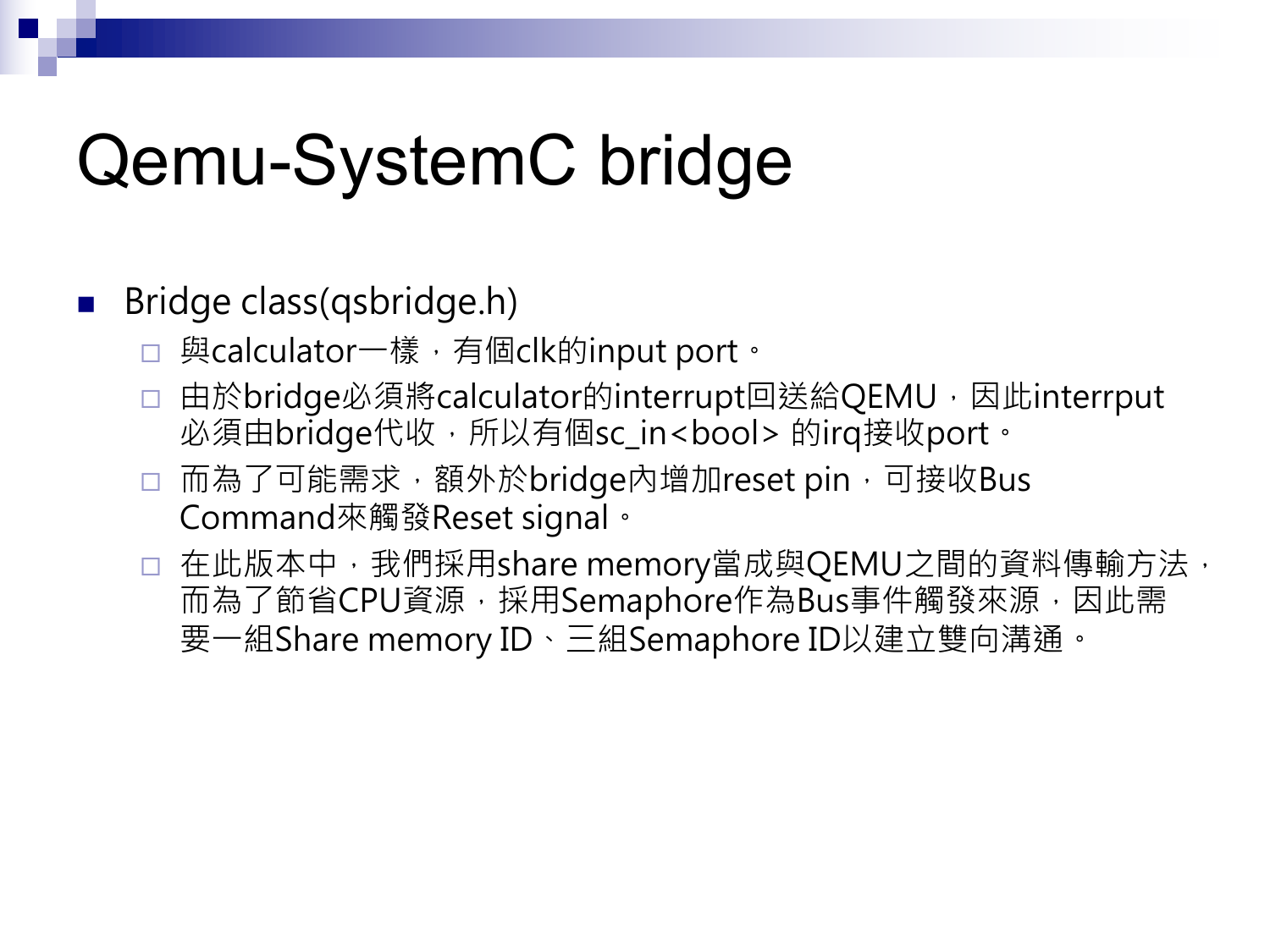# Qemu-SystemC bridge

- 與calculator相同, bridge一樣是以clock positive edge觸發當成執 行條件。
- 每次clock正緣觸發時,bridge透過確認DATA semaphore內的值去 判斷QEMU端是否有data要寫入calculator的memory或register。
- 而在run函式一開始,也必須判斷calculator是否有interrupt要回傳給 QEMU。
- n Bridge內也必須實現read, write function以與TLM bus接軌。透過 bus b access可以直接鏈結到calculator中的local access。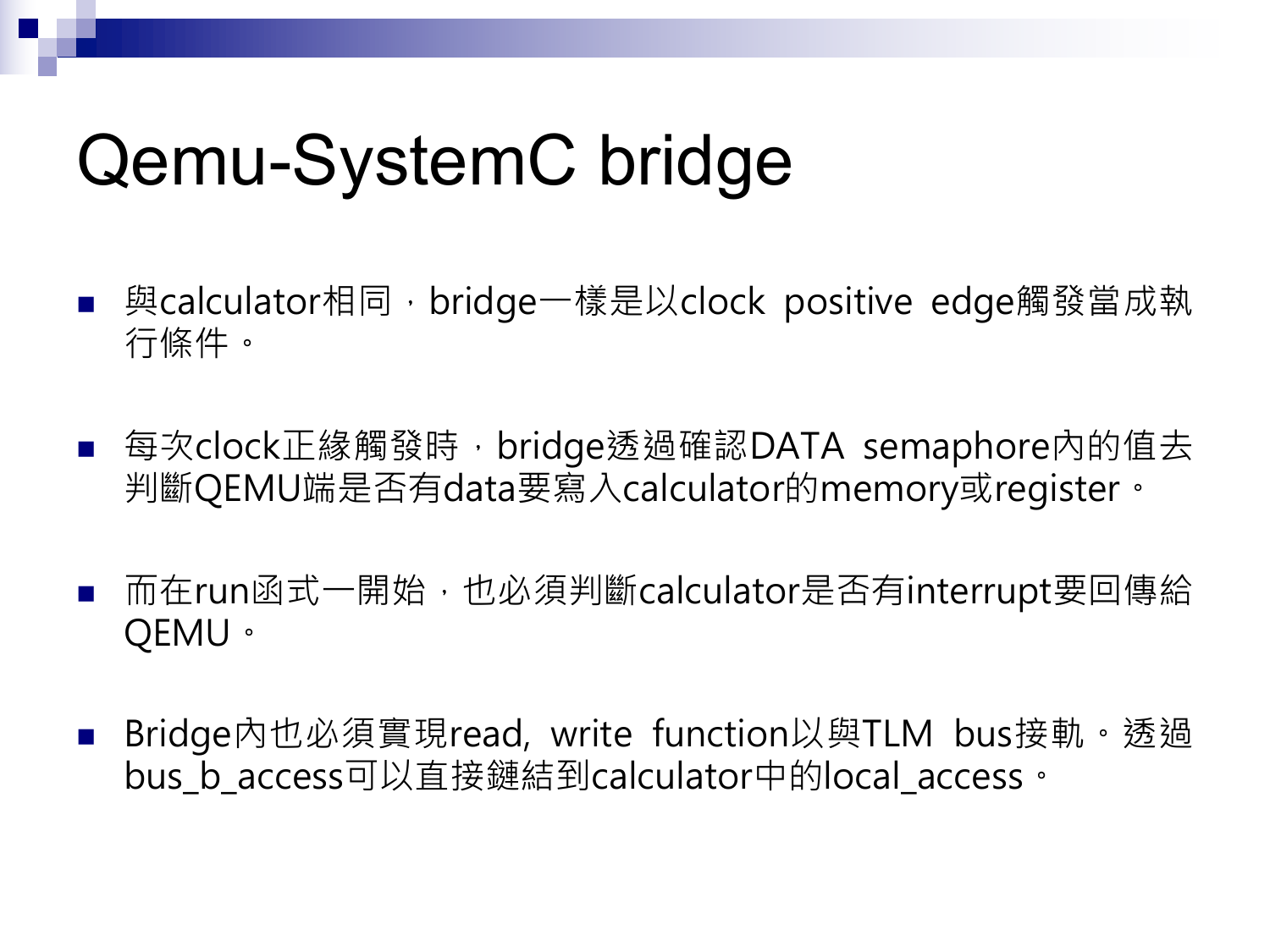# TLM BUS

- 本實驗所提供的TLM bus包含AHB master與slave,可以採用 function call之方式進行記憶體位址存取的模擬
- Master模組(此為qsbridge)必須繼承ahb\_master\_if,並在其read, write函示中透過bus b access將所要讀寫的address及data傳送 出去
- Slave 模 組 ( 此 為 calculator) 則 繼 承 ahb\_slave\_if , 並 且 實 現 local access函式,承接bus b access的資訊並做出相對應的動作
- 將兩者對應鏈結起來的方法為TLM\_BUS資料夾中decoder.cpp的 程式碼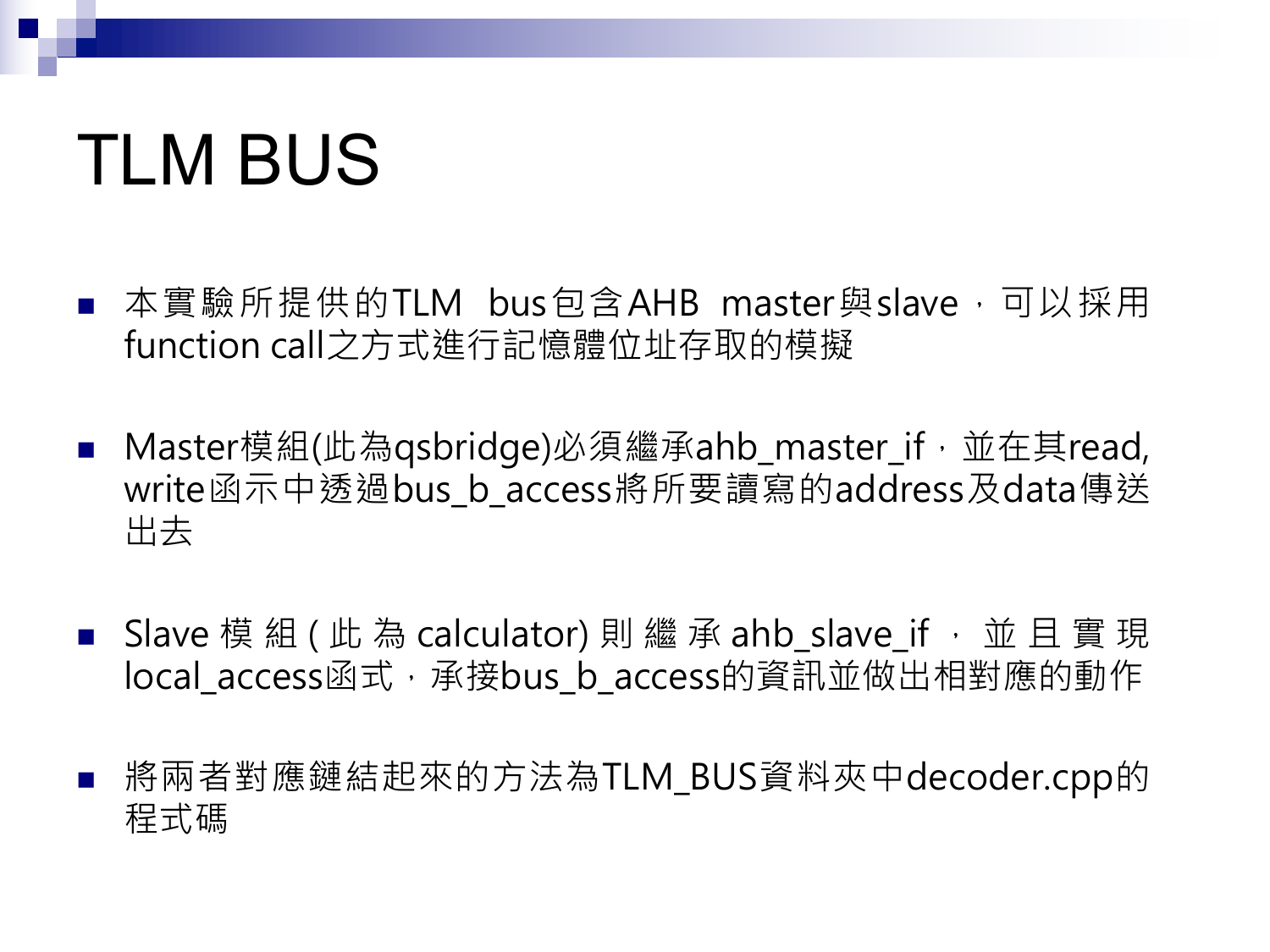# Top Module

n 在calculator資料夾中的top.cpp將qsbridge與calculator做接線連結。

- 首先兩者都連到global clock,在這模擬為4Mhz的clock。
- calculator的irq\_out必須連結到qsbridge的irq\_in。
- ¨ Calculator的rst\_in必須連結到qsbridge的rst\_out。
- □ 宣告global bus, bus的class名稱為ahb
- □ Master模組透過ahb\_master\_socket.bind(my\_bus
	- ->from\_master\_socket )鍊結至TLM bus。
- □ Slave模組則透過ahb\_to\_slave\_socker.bind(cal

->ahb\_slave\_socket)與TLM bus連結

□ Slave模組還必須加上address的mapping, 採用add\_mapping函式, 有 三項參數: 第一為slave\_id, TLM bus透過此ID判斷要將data送給哪個 slave; 第二項為mapping的初始位址; 第三個參數式mapping的大小, 目前以0x1000為最小分配單位。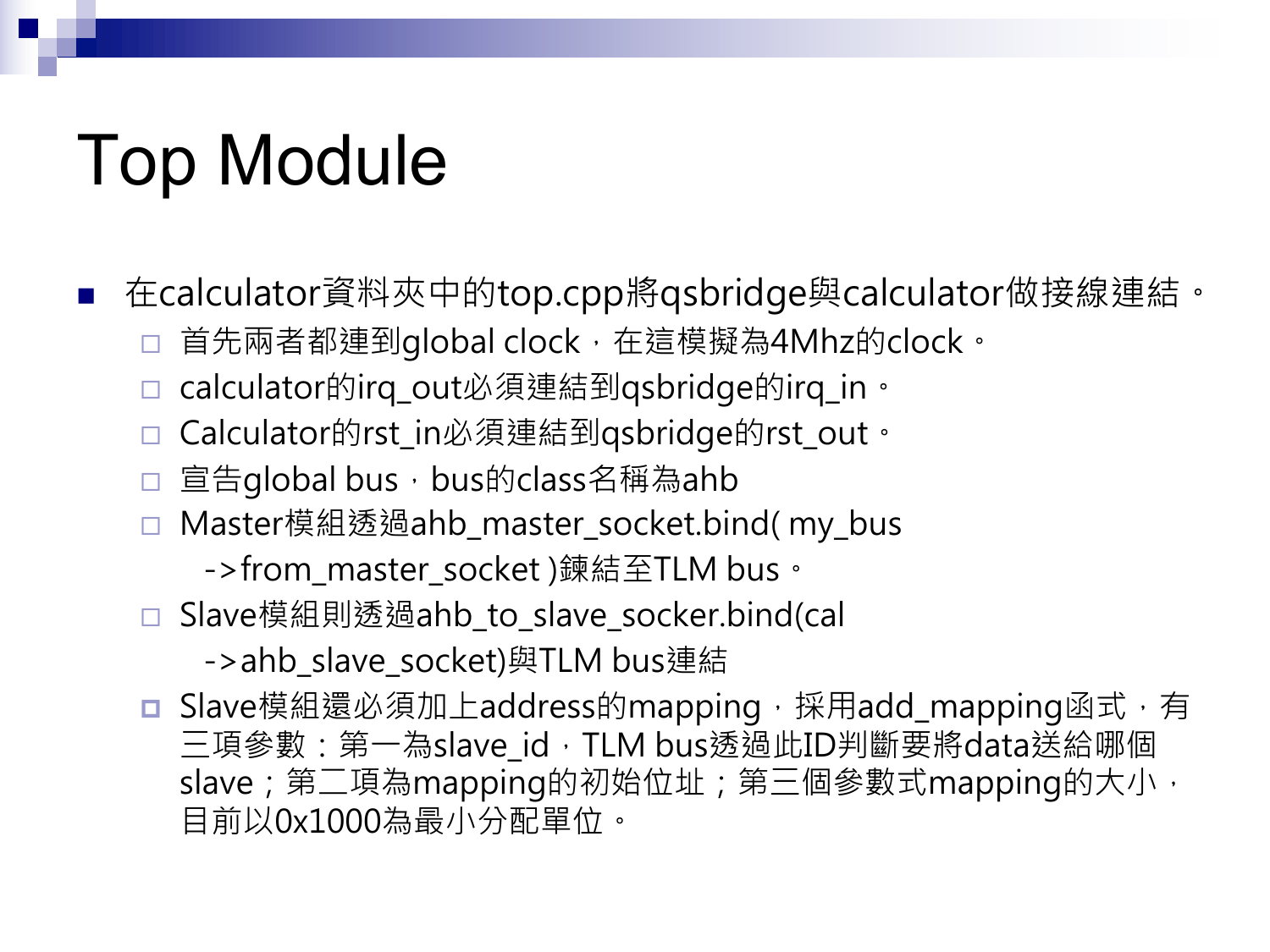## main module

- n SystemC的模擬進入點為**sc\_main()** (如同 C的main function)
- n 在main.cpp中先宣告我們剛才接線完成的top module。
- 完成硬體設計之後,最後再呼叫**sc\_start()**開啟SystemC硬體模擬。
- 所有程式碼都完成後就可以透過make來編譯我們的程式, 編譯完成 的程式會在bin資料夾中
	- # cd ~/workspace/SystemC Module
	- # make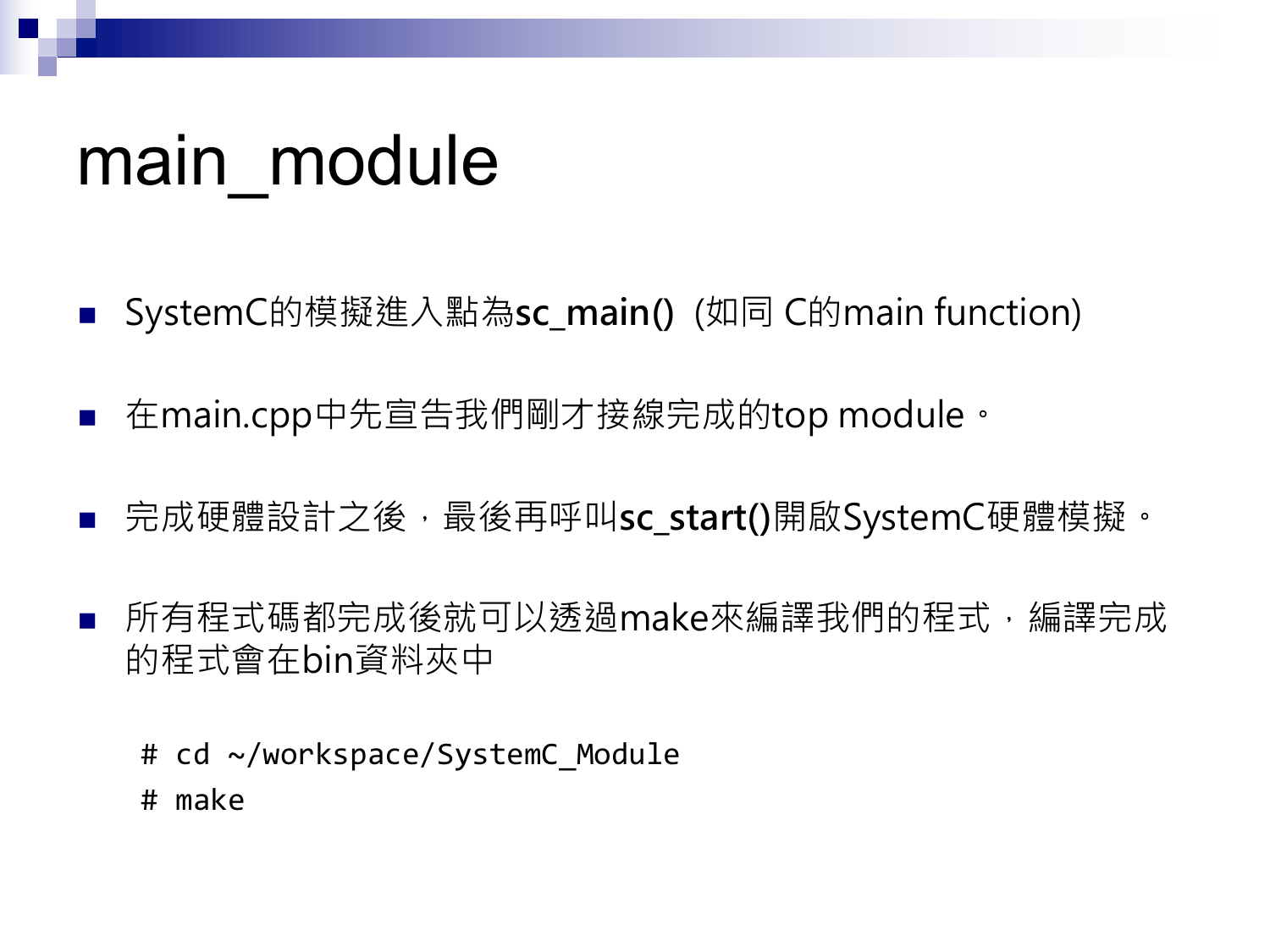# QEMU

■ 為了讓 qemu 可以和 SystemC\_Module 連結, 我們採用 share memory做為IPC, Share memory 的key與semaphor的Path必須與 systemc模組內使用的相同。

¨ qemu-3.0.0/hw/char/caslab\_sysbridge.c

- 設 計 流 程 與 LAB3 的 caslab\_calculator.c 一 樣 , 但 是 caslab calculator.c收到CPU的寫入命令時直接做出相對應行為,而 sysbridge 則是將這些命令再透過 share memory 轉送給 SystemC\_Module。
- 由於IRQ發送的時間無法確定,所以我們用pthread來實現,讓一條 thread去等待是否有IRQ要傳送回來、進行更新。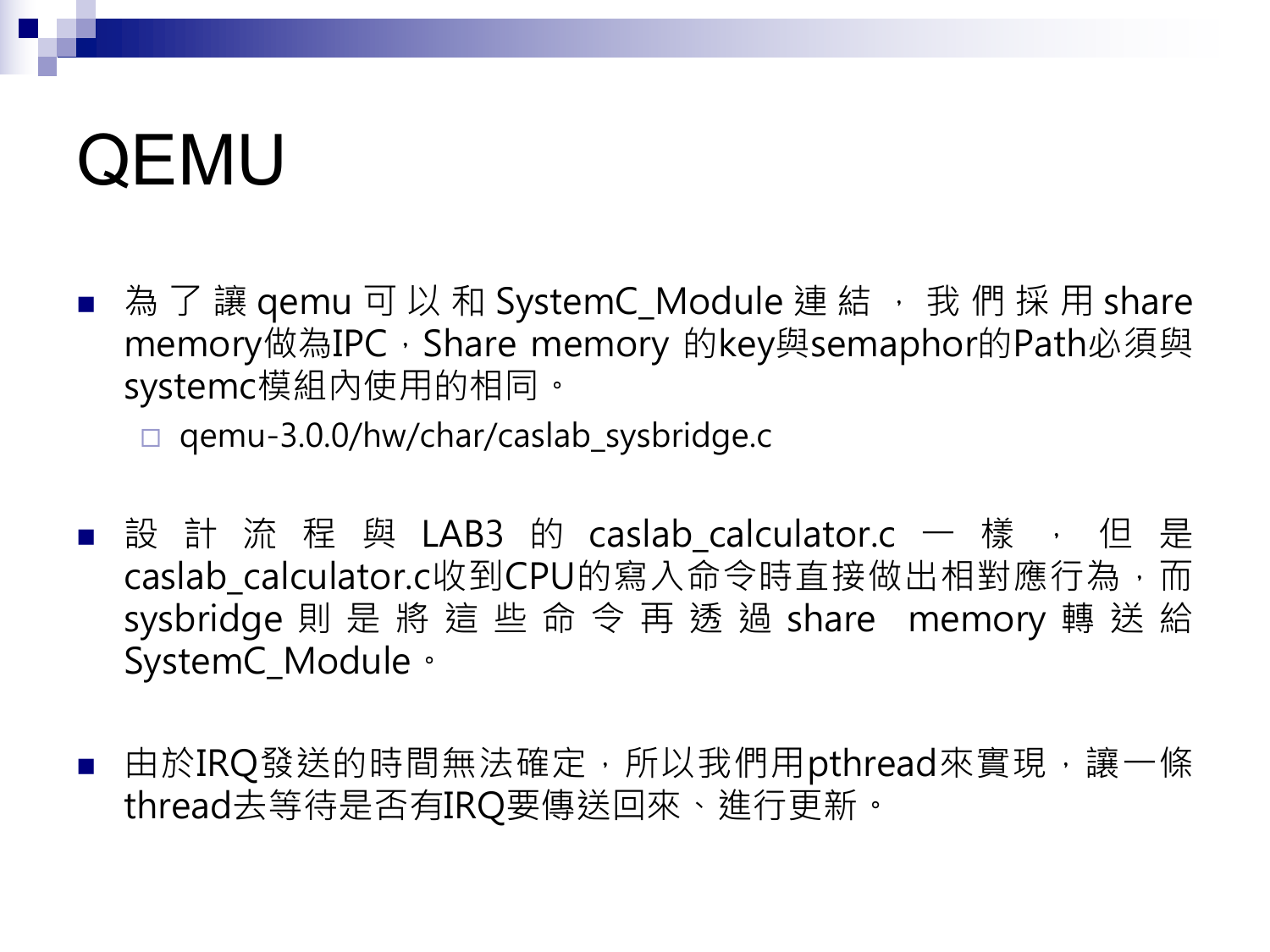# QEMU

- 本實驗一樣採用 realview-eb 作 為 模 擬 平 台 , 因 此 一 樣 在 hw/realview.c中加入我們新設計的calculator。
- 為了讓先前的driver可以不做任何修正, 位址一樣訂為0x80000000, IRQ阜號一樣是**30**。

sysbus\_create\_simple("caslab\_sysbridge",**0x80000000**, pic[**30**]);

- 如同LAB3,我們必須在Makefile.target中適當位置加入 obj-\$(CONFIG\_REALVIEW += caslab\_sysbridge.o
- 本實驗將使用pthread,請注意編譯QEMU前的configure動作要通知 compiler將pthread library載入

build]# ../configure --target-list=arm-softmmu - prefix=\${HOME}/workspace/ qemu-bin-3.0.0 --extra-ldflags= lpthread

build]# make && make install